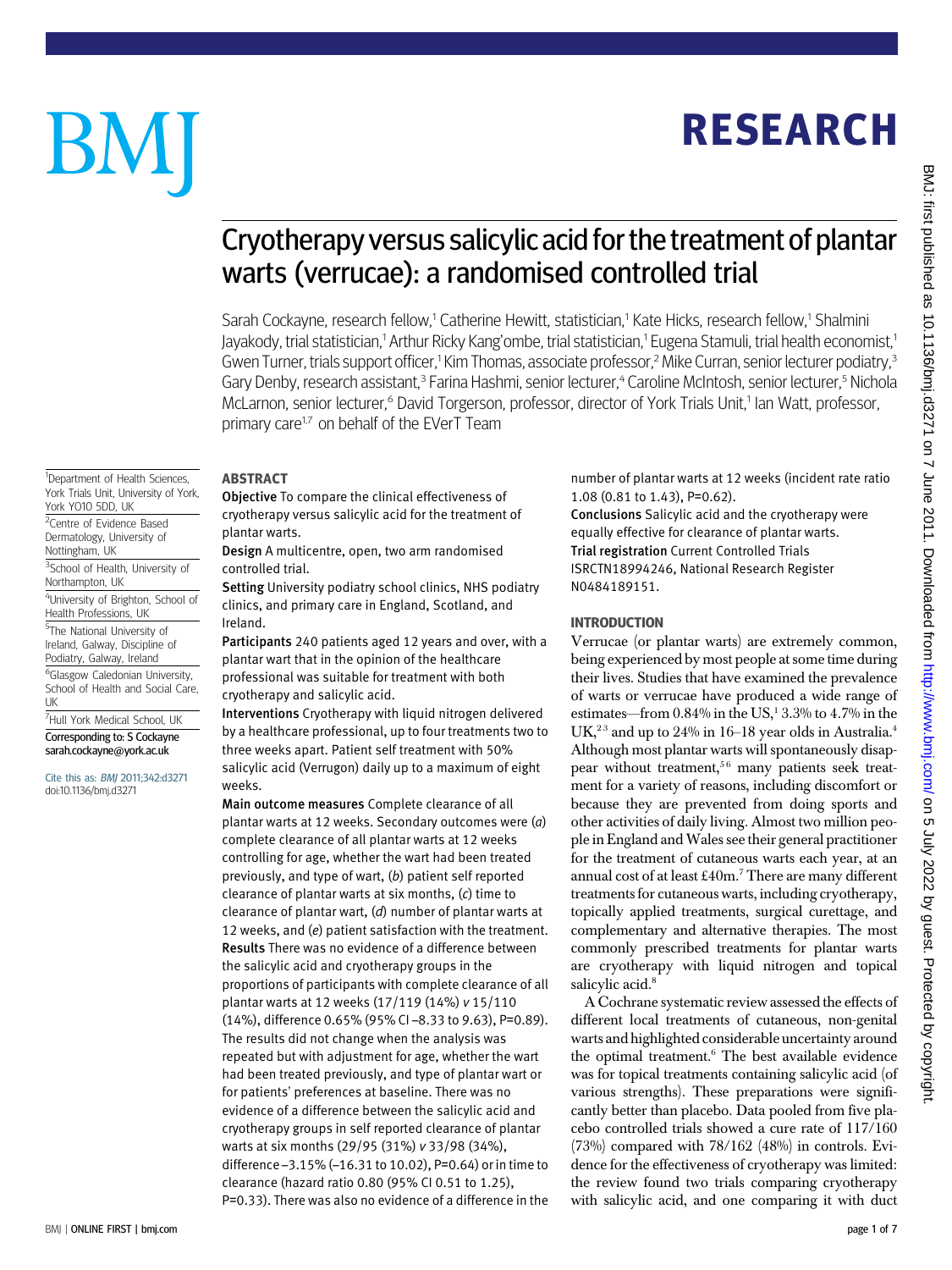tape. These trials showed no significant difference in efficacy for the compared treatments. More recently, a head to head trial compared salicylic acid and cryotherapy in a primary care setting in the Netherlands. This trial found that cryotherapy was significantly better than salicylic acid for the treatment of hand warts, but that there was no significant difference between treatments for plantar warts.<sup>9</sup>

The Cochrane systematic review further highlighted the lack of good quality evidence on which to inform clinical decision making. Of the 60 trials identified in the review, 46 (77%) were classified as low quality, heterogeneity between the trials was high, and analyses were often inappropriate or misleading. A major conclusion from the review was that a trial comparing topical salicylic acid with cryotherapy was urgently needed. We therefore conducted a randomised controlled trial to compare the clinical and cost effectiveness of 50% salicylic acid and cryotherapy with liquid nitrogen.

#### **METHODS**

This multicentre, two arm, randomised, controlled, open trial was carried out in 13 centres in the United Kingdom and one in the Republic of Ireland.

#### Study population

Participants were eligible for the study if they were aged 12 years or over and had a plantar wart (verruca) that, in the opinion of a healthcare professional, was suitable for treatment with both salicylic acid and cryotherapy. Participants were excluded from the study if they had impaired healing (such as from diabetes or peripheral vascular disease); were immunosuppressed (such as agammaglobulinaemia) or were taking immunosuppressant drugs (such as oral corticosteroids); had neuropathy; were receiving renal dialysis; had cold intolerance (such as Raynaud's syndrome or cold urticaria); had any of the following conditions (blood dyscrasias of unknown origin, cryoglobulinaemia, cryofibrinogenaemia, collagen or autoimmune disease); were unable to give informed consent; or were currently in a trial evaluating other treatments for their plantar wart.

#### Recruitment and randomisation of participants

Participants were recruited between November 2006 and January 2010 (end of extended recruitment period) from university podiatry school clinics, NHS podiatry clinics, and primary care. Eligible participants gave written informed consent. They were then randomised equally to receive cryotherapy with liquid nitrogen or daily self treatment with an over the counter 50% salicylic acid treatment.

Randomisation was performed by a member of the research team either telephoning an independent, secure, remote, telephone randomisation service (York Trials Unit) or accessing a secure online web randomisation programme, thereby concealing treatment allocation until the moment of randomisation. Randomisation was simple (that is, it was not restricted in any way such as by stratification or blocked allocation with the allocation sequence being computer generated).

#### Intervention

#### **Cryotherapy**

Participants randomised to cryotherapy with liquid nitrogen received a maximum of four treatments given two to three weeks apart by a healthcare professional. The liquid nitrogen was applied with a spray (method of choice if available) or a probe. The treatment was delivered according to the site's usual practice (such as debridement before treatment, masking of the surrounding area, and padding after treatment). On advice from the trial steering committee, sites were advised that the first treatment should be a "gentle freeze" in order to ensure the participant could tolerate the treatment.

#### Salicylic acid

Participants randomised to self treatment with 50% salicylic acid (Verrugon, William Ransom and Son) were instructed how to apply the treatment according to the manufacturer's instructions by the treating healthcare professional. Patients were directed to fix the adhesive ring with the hole over the verruca and to squeeze a little ointment into the hole and directly on to the verruca. The backing paper from the plaster was then removed and the plaster applied to cover the ring completely. The plaster was then sealed into position. The treatment was repeated daily after gently pumicing or filing off the dead part of the verruca for a maximum of eight weeks.

#### Outcome measurements

#### Primary outcome

The primary outcome was complete clearance of all plantar warts at 12 weeks after randomisation. Clearance of plantar wart was defined as the restoration of normal skin on close inspection. Digital photographs of the plantar wart(s) were taken at baseline and at the outcome assessment. The photographs were assessed by two assessors who were blind to treatment allocation. They independently assessed the photographs for each participant to determine whether the plantar wart had cleared. Any discrepancies were referred to a third assessor. If no photographs were available for a participant, however, then the blinded outcome assessment undertaken at the site was used. If neither of these were available for a participant, the patient's self reported outcome recorded in the week 12 patient questionnaire or on the "Verrucae gone form" was used.

#### Secondary outcomes

Secondary outcomes included (a) complete clearance of all plantar warts at 12 weeks after controlling for age, whether the plantar wart had been treated previously, and type of wart and  $(b)$  a second model to explore the effect of patient preferences,  $(c)$  with clearance of plantar wart at six months,  $(d)$  number of warts at 12 weeks,  $(e)$  time to clearance of wart,  $(f)$  patient satisfaction with the treatment, and  $(g)$  adverse events. Questionnaires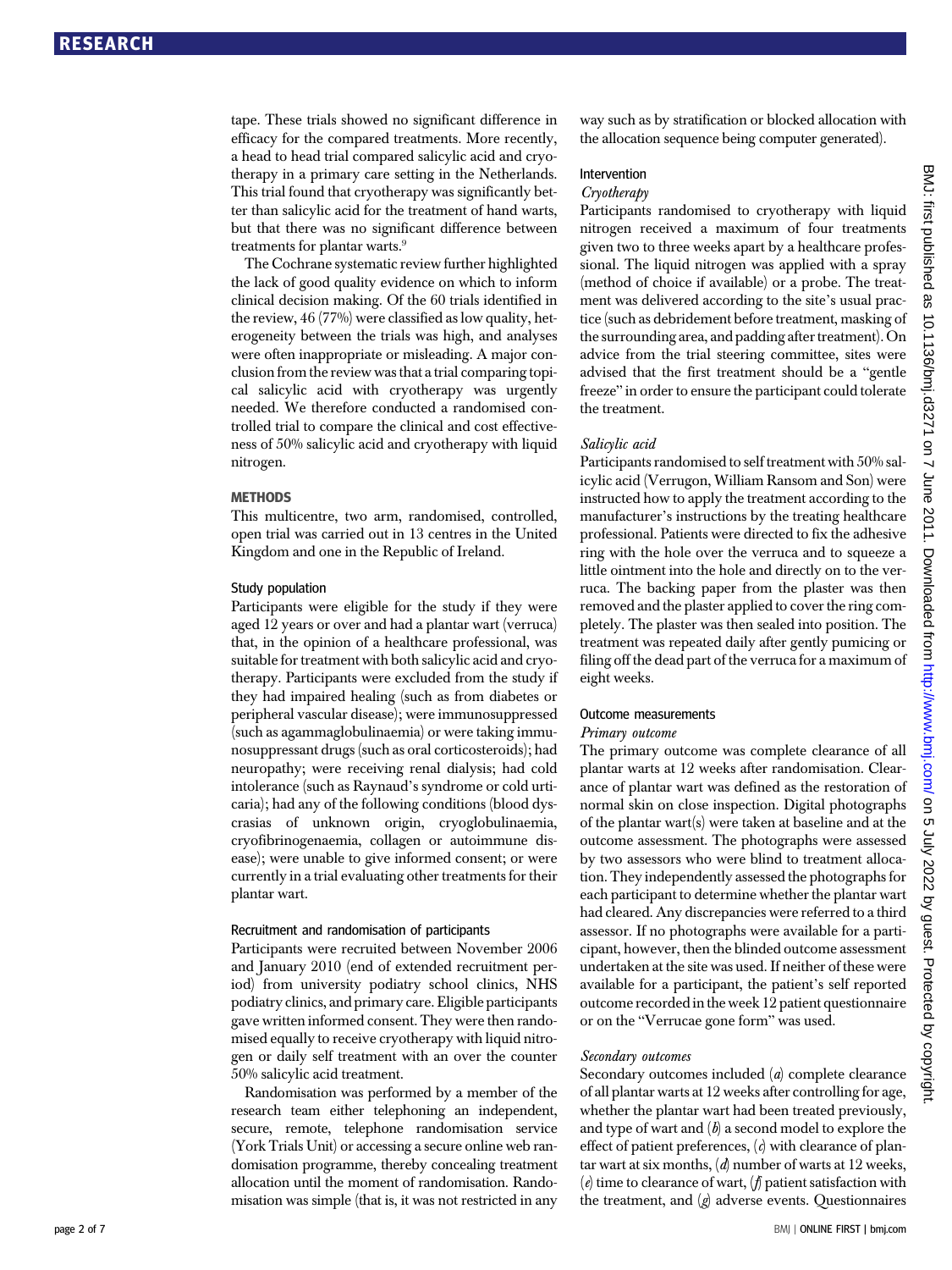were administered by post or were completed on line at one, three, and 12 weeks and six months.

#### Sample size

The Cochrane systematic review found only one small trial directly comparing the effectiveness of a chemical treatment, salicylic acid, with cryotherapy in patients with warts on their feet alone.<sup>6</sup> This poor quality study found a 58% cure rate among the patients allocated to cryotherapy, compared with 41% among those treated with salicylic acid. This difference of 17% was not statistically significant. The overall cure rates from this study are smaller than those observed in two placebo controlled trials of salicylic acid, both of which reported cure rates of 85% for active treatment, possibly because more resistant verrucae were included in the study comparing cryotherapy with salicylic acid. This trial was a superiority study of cryotherapy compared with salicylic acid and was powered to show a 15% difference in effectiveness. In order to give 80% power (5% two sided significance) to show a difference in cure rates of 70% for salicylic acid versus 85% for cryotherapy at 12 weeks, a sample size of 120 patients in each treatment group was required, or 133 patients in each group after allowing for 10% attrition (266 patients in total).

#### Statistical analysis

All analyses were conducted on an intention to treat basis, including all patients in the groups to which



Flow of participants through the EVerT trial

they were randomised. Analyses were conducted in SAS version 9.2 (SAS Institute, NC, USA) and SPSS version 17.0.2 (SPSS) using two sided significance tests at the 5% significance level for the primary outcome measure and 1% significance level for secondary outcome measures.

#### Primary analysis

The primary analysis compared the clearance rate of all plantar warts at 12 weeks between the two randomised groups using a  $\gamma^2$  test. Cohen's κ measure of inter-rater agreement was used to assess agreement between the two assessors of the photographs for clearance.

#### Secondary analysis

A logistic regression model was used to adjust the primary analysis for important prognostic variables (age, whether the plantar wart had been previously treated, and type of wart). We also extended the primary outcome model to explore the effect of patient preferences by including preference and an interaction term between preferred treatment and randomised treatment. The complete clearance of all plantar warts at six months was analysed in the same way as the primary outcome with adjustments for the same covariates.We used negative binomial regression to compare the number of plantar warts at 12 weeks between the two treatment groups with adjustment for the number of plantar warts at baseline. These models are used to estimate the number of occurrences of an event when the event has Poisson variation with over-dispersion.

The time to clearance of plantar warts was derived as the number of days from randomisation until the date of clearance, as detailed from the participant's self reported questionnaire. Participants whose plantar warts had not cleared were treated as censored, and we calculated their duration in the trial from their date of trial exit, date of last available assessment, or the 183 days to trial cessation, as appropriate. A Cox proportional hazards model was used to compare the time to clearance of plantar warts between the two groups adjusting for the same covariates as for the primary outcome. The Cox proportional hazard assumption was tested globally by the correlation of Schoenfeld residuals and survival time (or ranked survival time) and separately for each covariate through the correlation of Schoenfeld scaled residuals and survival time (or ranked survival time). Non-significant correlation indicates that there is not enough evidence that the proportional hazard assumption has been violated.

Data on patient satisfaction with the treatment and adverse events were summarised by treatment group but no statistical analyses were performed.

#### RESULTS

Between November 2006 and January 2010, 284 individuals were screened as potential participants, and 242 (85%) were randomised—124 to salicylic acid and 118 to cryotherapy. The figure shows the flow of participants through the trial, and table 1 summarises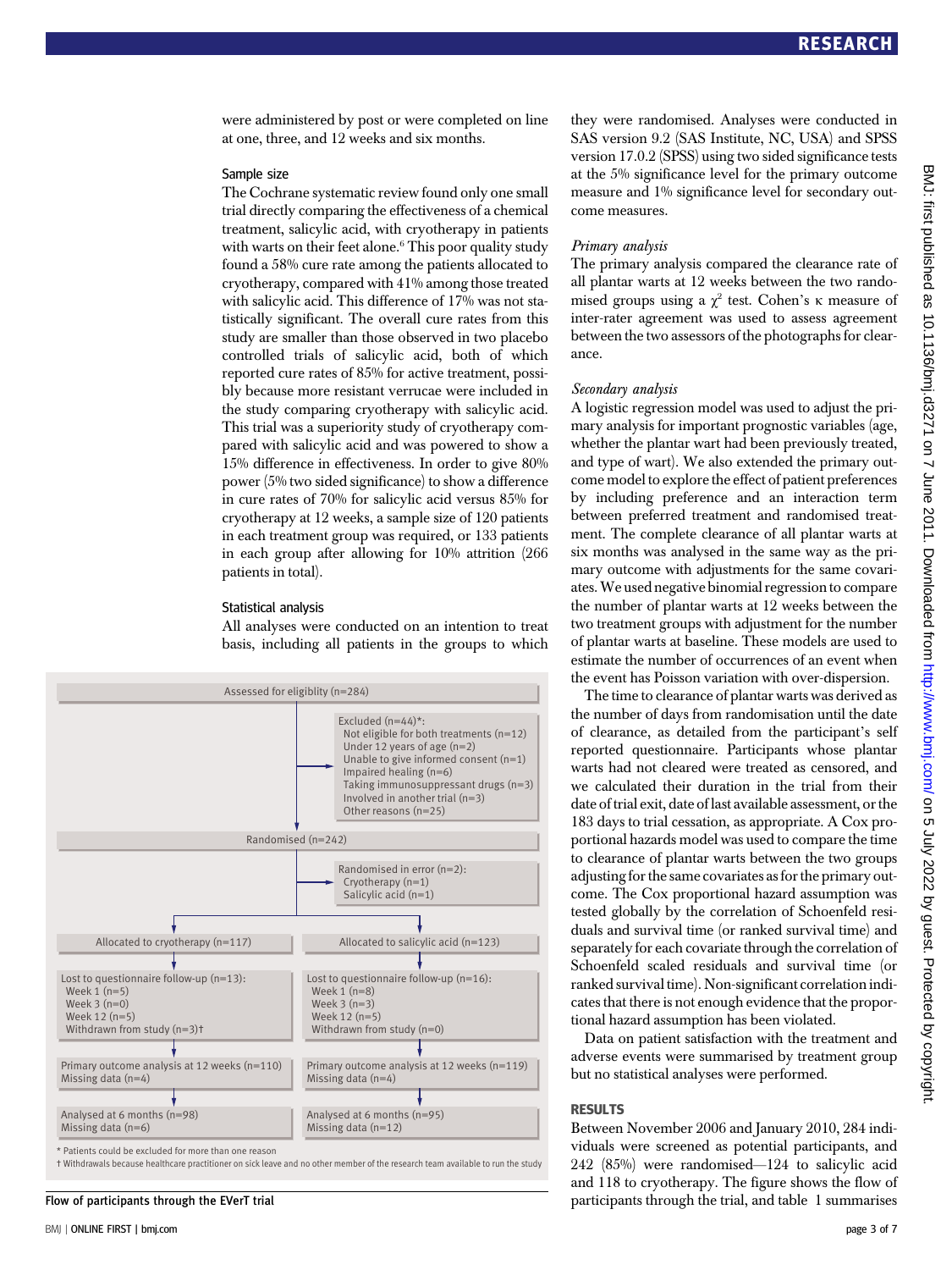Table 1 | Baseline characteristics of 240 participants with plantar warts assigned to treatment with cryotherapy or salicylic acid

| Characteristics     | Cryotherapy<br>$(n=117)$ | Salicylic acid<br>$(n=123)$ |  |  |
|---------------------|--------------------------|-----------------------------|--|--|
| No (%) of each sex: |                          |                             |  |  |
| Female              | 86 (74)                  | 73 (59)                     |  |  |
| Male                | 31 (26)                  | 50(41)                      |  |  |
| Age (years):        |                          |                             |  |  |
| Mean (SD)           | 30.1(15.7)               | 30.2(16.4)                  |  |  |
| Median (range)      | 24.3 (12.2-75.3)         | 23.2 (12.0-70.6)            |  |  |

their baseline characteristics. Table 2 summarises the baseline characteristics of their plantar warts.

#### Treatment details

Table 3 summarises the cryotherapy treatment details reported by the treating healthcare professional. The mean number of visits to the clinic or general practice for cryotherapy was 3.6, with a mean duration between visits of 18.3 days. Table 4 summarises the treatment

Table 2 <sup>|</sup> Baseline characteristics of plantar warts (verrucae) among 237 participants assigned to treatment with cryotherapy or salicylic acid\*. (Values are numbers (percentages) unless stated otherwise)

| <b>Characteristics</b>                                                                       | Cryotherapy<br>$(n=114)$ | Salicylic acid<br>$(n=123)$ |
|----------------------------------------------------------------------------------------------|--------------------------|-----------------------------|
| No of plantar warts per participant:                                                         | $(n=106)$                | $(n=119)$                   |
| Mean (SD)                                                                                    | 4.0(6.6)                 | 3.4(3.6)                    |
| Median (range)                                                                               | $2.0(1.0 - 55.0)$        | $2.0(1.0-20.0)$             |
| Duration of wart (months):                                                                   | $(n=108)$                | $(n=119)$                   |
| Mean (SD)                                                                                    | 25.0 (24.9)              | 26.9(24.5)                  |
| Median (range)                                                                               | 14.5 (0.9-144.0)         | 20 (1.5-130.0)              |
| Type of plantar wart:                                                                        | $(n=108)$                | $(n=120)$                   |
| Mosaic                                                                                       | 29 (26.9)                | 21(17.5)                    |
| Non-mosaic                                                                                   | 79 (73.1)                | 99 (82.5)                   |
| Previous treatment:                                                                          | $(n=114)$                | $(n=123)$                   |
| Yes                                                                                          | 89 (78)                  | 96 (78)                     |
| No                                                                                           | 25(22)                   | 27(22)                      |
| Type of previous treatment†:                                                                 | $(n=89)$                 | $(n=96)$                    |
| Self treatment                                                                               | 81 (91)                  | 82 (85)                     |
| Podiatrist or chiropodist                                                                    | 24(27)                   | 29 (30)                     |
| General practitioner                                                                         | 30 (34)                  | 43 (45)                     |
| Trial investigating verruca treatments                                                       | 0(0)                     | 2(2)                        |
| Other                                                                                        | 6(7)                     | 8(8)                        |
| Reasons for seeking plantar wart treatment†:                                                 | $(n=114)$                | $(n=123)$                   |
| Painful                                                                                      | 68 (60)                  | 71 (58)                     |
| Unable to go swimming                                                                        | 29(25)                   | 41 (33)                     |
| Unable to participate in other sports                                                        | 18 (16)                  | 28 (23)                     |
| Other                                                                                        | 46 (40)                  | 59 (48)                     |
| Pain intensity:                                                                              | $(n=106)$                | $(n=119)$                   |
| Not at all                                                                                   | 44 (39)                  | 44 (36)                     |
| A little bit                                                                                 | 37 (33)                  | 34 (28)                     |
| Moderately                                                                                   | 20(18)                   | 22(18)                      |
| Quite a lot                                                                                  | 10(9)                    | 18(15)                      |
| Extremely                                                                                    | 2(2)                     | 4(3)                        |
| *Some data missing for certain characteristics.<br>†More than one category could be checked. |                          |                             |

details for the salicylic acid group. Participants applied salicylic acid on a mean of 6.3 days in week 1 and 5.4 days in week 3.

#### Primary outcome

In total, 229 participants had a response for whether there was complete clearance of all plantar warts at 12 weeks after randomisation, with 206 (90%) having a blinded outcome assessment: 159 (69%) had a blinded outcome assessment from a digital photograph (cryotherapy=80, salicylic acid=79), 47 (21%) had a blinded outcome assessment from a healthcare professional (cryotherapy=22, salicylic acid=25), four (2%) had an unblinded outcome assessment from a healthcare professional (cryotherapy=1, salicylic acid=3), and 19 (8%) had patient self assessment (cryotherapy=7, salicylic acid=12). Overall, 32 of the 229 (14%) had complete clearance of all plantar warts at 12 weeks, corresponding to 17/119 (14%) patients in the salicylic acid group and 15/110 (14%) patients in the cryotherapy group, with no significant difference between the two groups (difference 0.65% (95% confidence interval  $-8.33$  to 9.63), P=0.89).

Cohen's κ measure, used to assess the agreement between the two assessors of the photographs, was estimated to be 0.45 (95% confidence interval 0.35 to 0.55), which indicates a moderate level of agreement. The assessors disagreed in 51 cases: in three cases the disagreement was between whether the plantar wart was "cleared" or "not cleared," in five cases it was between "cleared" and "unable to assess," and in the remaining 43 cases it was between "not cleared" and "unable to assess." This might lead to an underestimation of the clearance rate, but as the assessment was blind to treatment allocation it is unlikely to lead to a difference between the two treatments groups.

#### Secondary outcome

The primary analysis was repeated after controlling for age, whether the plantar warts had been previously treated (yes or no), and the type of plantar wart (mosaic or non-mosaic, where a mosaic was defined as a group of numerous, closely aggregated plantar warts on the sole of the foot). Logistic regression analysis showed no evidence of a difference between the salicylic acid and cryotherapy groups (odds ratio 0.96 (95% confidence interval  $0.44$  to  $2.11$ ), P=0.92 which favours the salicylic group).

We received patient self reported data on presence or absence of plantar warts at six months from 193 participants. Overall, 62 (32%) of the patients had complete clearance of all plantar warts at six months— 29/95 (31%) of patients in the salicylic acid group and 33/98 (34%) in the cryotherapy group, with no significant difference between the groups (difference –3.15%  $(-16.31 \text{ to } 10.02)$ , P=0.64). The findings from the adjusted analysis were similar to those of the unadjusted analysis (odds ratio  $1.17$  (0.62 to  $2.21$ ), P=0.62).

The median number of plantar warts at 12 weeks in the salicylic acid group was two (range  $0-20$ ) and in the cryotherapy group was one  $(0-40)$ , and no significant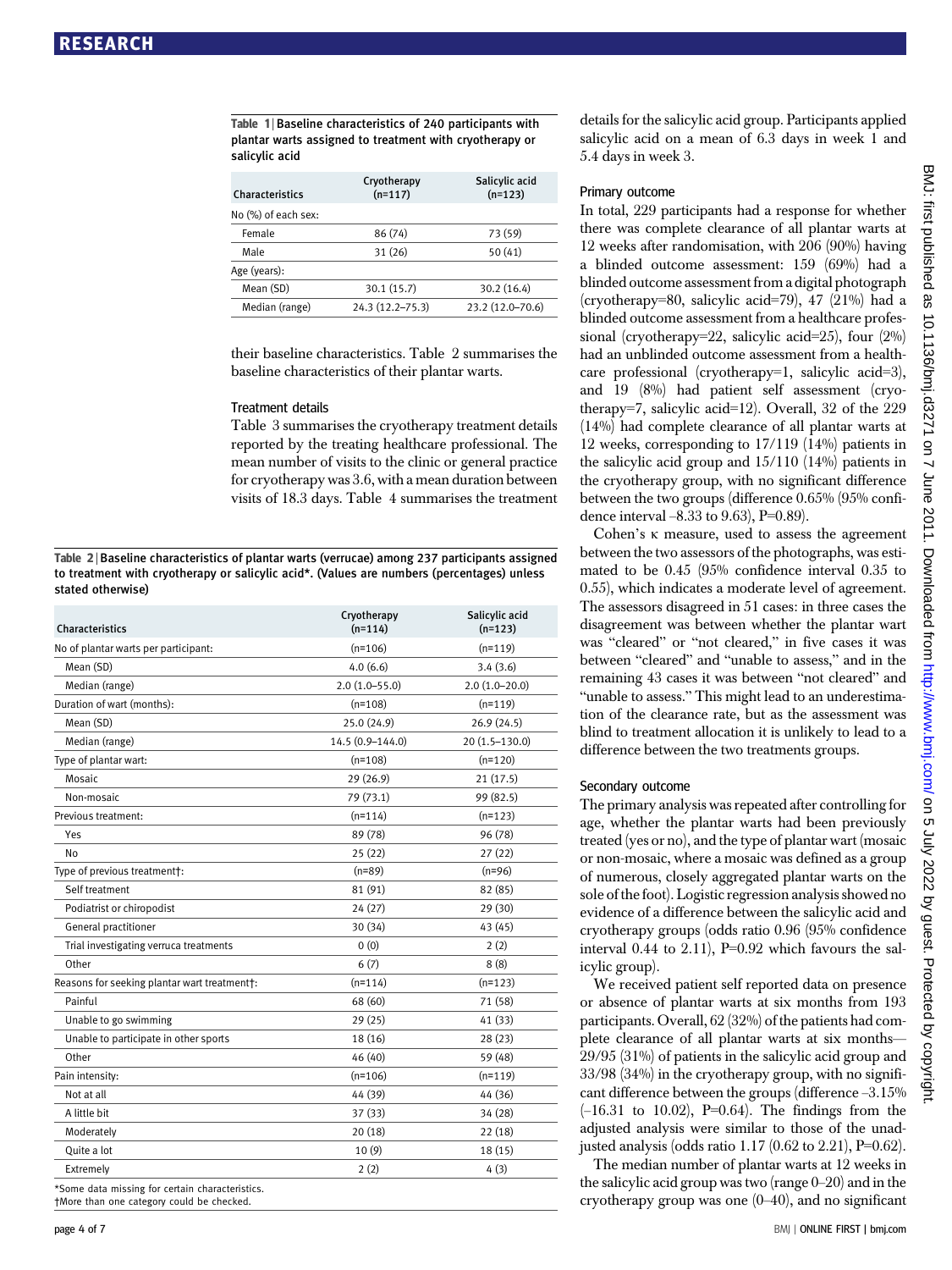Table 3 <sup>|</sup> Details of cryotherapy received by 109 patients for treatment of plantar warts. (Values are numbers (percentages) unless stated otherwise)

| <b>Details</b>                          | Cryotherapy group<br>$(n=109)$ |
|-----------------------------------------|--------------------------------|
| No of visits:                           |                                |
| Mean (SD)                               | 3.6(0.7)                       |
| Median (range)                          | $4.0(1.0-5.0)$                 |
| Duration between visits (days):         |                                |
| Mean (SD)                               | 18.3(6.8)                      |
| Median (range)                          | $15.5(9.7-52.5)$               |
| No of times applied:                    |                                |
| Mean (SD)                               | 1.6(0.7)                       |
| Median (range)                          | $1.5(0.3-4.3)$                 |
| Duration of each application (seconds): |                                |
| Mean (SD)                               | 10.9(8.6)                      |
| Median (range)                          | $9.5(2.0 - 60.0)$              |
| Sufficient freezing took place          | 103 (94)                       |
| Patients asked to stop the freeze       | 10(9)                          |

Table 4 | Details of self treatment with salicylic acid by 108 patients for treatment of plantar warts. (Values are numbers (percentages) unless stated otherwise)

| <b>Detail</b>                                         | Salicylic acid group<br>$(n=108)$ |  |  |
|-------------------------------------------------------|-----------------------------------|--|--|
| No of tubes dispensed:                                |                                   |  |  |
| 1                                                     | 82 (76)                           |  |  |
| $\overline{2}$                                        | 26(24)                            |  |  |
| Weight of salicylic acid used (g):                    | $(n=58)$                          |  |  |
| Mean (SD)                                             | 2.89(2.2)                         |  |  |
| Median (range)                                        | $2.4(0.06 - 9.3)$                 |  |  |
| No of times salicylic acid applied<br>in past 7 days: |                                   |  |  |
| Week 1:                                               | $(n=106)$                         |  |  |
| Mean (SD)                                             | 6.3(1.5)                          |  |  |
| Median (range)                                        | $7.0(0-7)$                        |  |  |
| Week 3:                                               | $(n=103)$                         |  |  |
| Mean (SD)                                             | 5.4(2.8)                          |  |  |
|                                                       |                                   |  |  |

difference between the two groups (incident rate ratio 1.08 (0.81 to 1.43), P=0.62). The number of plantar warts at the start of the study was not found to be an important predictor of outcome (odds ratio 0.81 (0.65 to 1.01)).

We compared the time to clearance of the plantar warts between the two groups adjusting for the same covariates as above (age, previous treatment, and type of wart). There was no evidence of a difference in the time to clearance between cryotherapy and salicylic acid in the Cox proportional hazards model (hazard ratio  $0.80$  ( $0.51$  to  $1.25$ ), P=0.33). The proportional hazard assumption was tested and not violated, either separately for each covariate (cryotherapy v salicylic acid  $(P=0.3107)$ , age  $(P=0.9508)$ , type of plantar wart (P=0.7024), previous treatment (P=0.4456)) or globally (P=0.8208). Hence all hazard ratios were assumed constant during the follow-up period.

#### Satisfaction with treatment

Patients were asked to rate their satisfaction with their treatment on a five point scale from "very happy" to

Table 5 <sup>|</sup> Patient satisfaction with cryotherapy or salicylic acid treatment for plantar warts at 1, 3, and 12 weeks after randomisation. (Values are numbers (percentages) of patients)

|                                                        | Satisfaction with treatment |         |             |              |            |  |
|--------------------------------------------------------|-----------------------------|---------|-------------|--------------|------------|--|
| Time and treatment                                     | Very unhappy                | Unhappy | Indifferent | <b>Happy</b> | Very happy |  |
| Week 1:                                                |                             |         |             |              |            |  |
| Cryotherapy (n=101)                                    | 6(6)                        | 1(1)    | 26(26)      | 43 (43)      | 25(25)     |  |
| Salicylic acid (n=107)                                 | 1(1)                        | 5(5)    | 32 (30)     | 54 (50)      | 15(14)     |  |
| Week 3:                                                |                             |         |             |              |            |  |
| Cryotherapy (n=104)                                    | 10(10)                      | 0(0)    | 18(17)      | 48 (46)      | 28(27)     |  |
| Salicylic acid (n=104)                                 | 4(4)                        | 8(8)    | 29 (28)     | 46(44)       | 17(16)     |  |
| <b>Week 12:</b>                                        |                             |         |             |              |            |  |
| Cryotherapy (n=91)                                     | 7(8)                        | 5(5)    | 23(25)      | 30(33)       | 26(29)     |  |
| Salicylic acid (n=98)                                  | 10(10)                      | 21(21)  | 27(28)      | 25(26)       | 15(15)     |  |
| Percentages may not add up to 100 because of rounding. |                             |         |             |              |            |  |

"very unhappy" on a postal or web based questionnaire at one, three, and 12 weeks (see table 5). There was a significant association between patient satisfaction with treatment and randomised treatment at each of the three time points (Fisher's exact test P=0.0336 for week 1, P=0.0020 for week 3, P=0.0065 for week 12). At week 1, more patients were happy with salicylic acid than cryotherapy but also more patients were very happy with cryotherapy than salicylic acid. At week 3, more patients were unhappy with salicylic acid than with cryotherapy (none), and more patients were very happy with cryotherapy than salicylic acid. At week 12, more patients were unhappy with salicylic acid than with cryotherapy, and more were very happy with cryotherapy than with salicylic acid. This is not expected if satisfaction with treatment was independent of treatment randomised.

#### Adverse events

Data on adverse events were collected by the treating healthcare professional, by review of patients' medical notes by the trial coordinator at site monitoring visits, or by review of participant follow-up questionnaires. A total of 28 adverse events were reported in 19 participants. Of these, one event (a ruptured Achilles tendon requiring hospitalisation) was classed as serious and unrelated to the trial treatment (salicylic acid). The remaining 27 were assessed as non-serious, 13 of which were in the salicylic acid group and 14 in the cryotherapy group. Of the 13 non-serious adverse events in the salicylic acid group, nine were unrelated to the trial treatment and four were unlikely to be related to the treatment. In the cryotherapy group, there were two treatment related, non-serious adverse events in two participants. Both participants developed a blister that was larger than expected in routine practice. The remaining 12 adverse events in the cryotherapy group were either unrelated to the trial treatment (7) or unlikely to be related (5).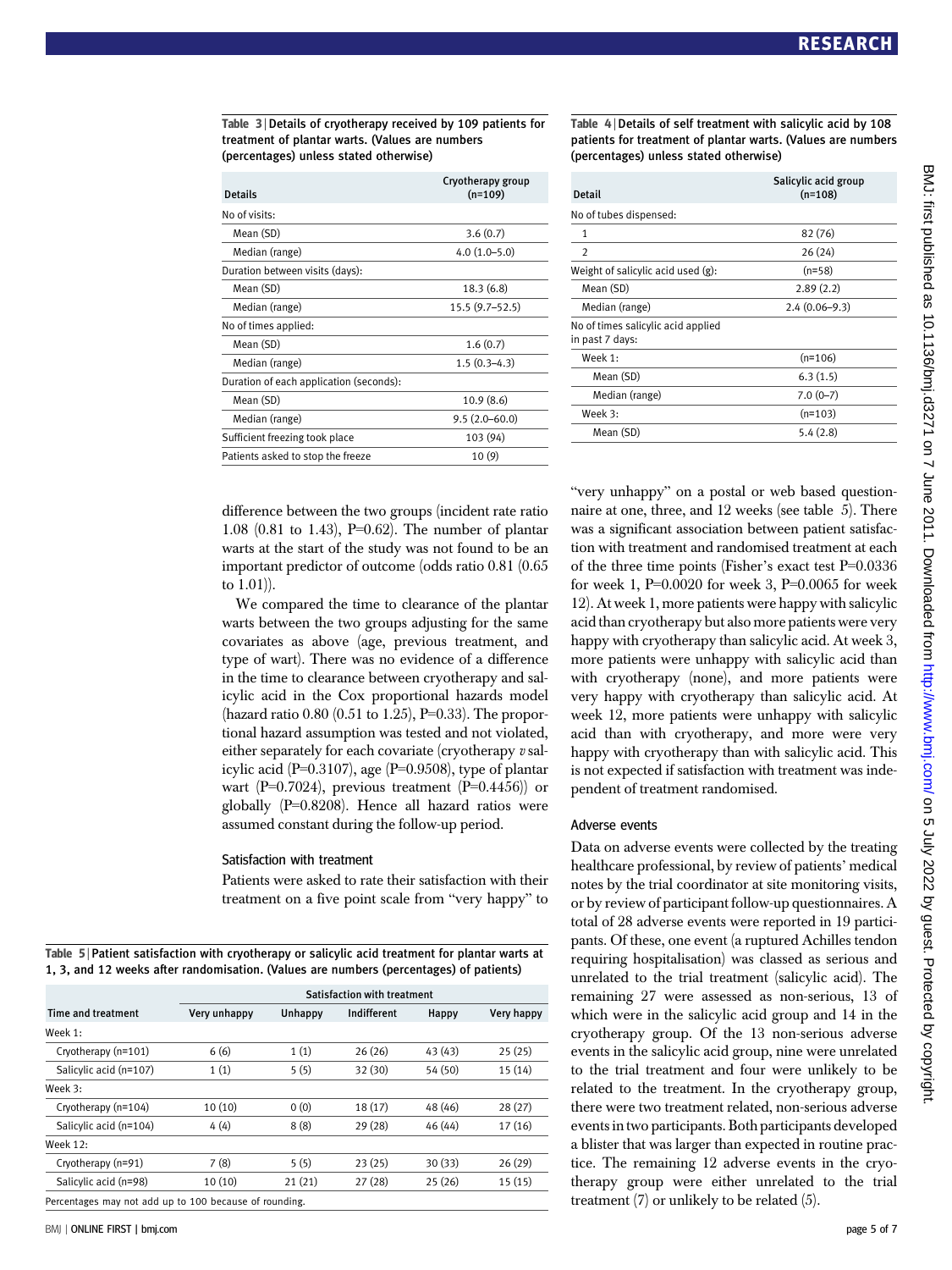#### **DISCUSSION**

#### Key findings

We compared the clinical effectiveness of cryotherapy with liquid nitrogen and 50% salicylic acid for the treatment of plantar warts and found no evidence of a difference in effectiveness. However, cryotherapy was associated with higher costs per cured patient, which leads to salicylic acid being a more attractive treatment.

#### Comparison with other studies

Our results confirm the findings of the two published studies comparing cryotherapy with salicylic acid<sup>1011</sup> and the results from a more recent Dutch primary care study<sup>9</sup> which compared cryotherapy with salicylic acid or a combination of salicylic and lactic acid for the treatment of plantar and hand warts. These studies also showed no evidence that cryotherapy was more effective than salicylic acid (alone or in combination with lactic acid).

Our trial, however, does differ from the previous studies in respect to the cure rate. Our overall cure rate was 14% (32/229), whereas cure rates in the earlier studies ranged from about  $30\%$ <sup>9</sup> to  $68\%$ ,<sup>11</sup> at least twice the rate we observed. This difference in cure rate could be attributed to different populations recruited to the study. For example, Bunney et al included only patients with hand warts,<sup>10</sup> while Steele and Irwin  $excluded$  mosaic warts, $11$  which are generally regarded as more resistant to treatment. They also excluded patients with five or more lesions, lesions outside an average diameter of 3–9 mm, and patients who had self treated within the previous month. In our study 22% of participants had a mosaic wart, 17% had more than five verrucae, and most had already tried other treatments. There was also a difference in the age of the populations. Patients were younger in the studies by Bruggink et al<sup>9</sup> and Steele and Irwin,  $^{\rm 11}$  with 59% of participants under the age of 16 in the latter study compared with 17% in our study. The median age of patients in Bruggink et al's study was 15 years (interquartile range 7–39) for cryotherapy patients and 13 (7–31) years for salicylic acid patients compared with median ages of 24 and 23 respectively in our study.

#### Strengths and limitations of the study

The strengths of this study include adequate randomisation, allocation concealment, blinded outcome assessment, and intention to treat analysis, all of which minimises the risk of bias. A further strength is that this was a large pragmatic study that recruited patients from 14 centres across England, Scotland, and Ireland from podiatry clinics, general practices, and from the community. The participants had longstanding plantar warts, most of which had been self treated. This is typical of the characteristics of patients presenting to healthcare professionals for treatment, so we can be confident that these results are broadly generalisable and that the study has external validity across the UK and Ireland.

Our study has several potential limitations. Firstly, our sample size was powered to show a 15% difference in effectiveness, with cure rates of 70% for the salicylic acid treatment and 85% for the cryotherapy. However, the overall cure rate achieved in this trial was much lower at 14% with a 0.65% difference in cure rates.

Secondly, it has been suggested that a six month follow-up is a more realistic time point at which to assess the success of treatments of cutaneous warts than shorter time frames.<sup>6</sup> Assessment at six months not only allows for the fact that the human papilloma virus may remain dormant within epithelial cells without visible disease but would also allow time for any response mediated by the immune system to be observed. However, we chose to assess the primary outcome in our study at 12 weeks because we know many plantar warts spontaneously resolve, so the important clinical question is whether treating plantar warts makes them go sooner. We considered that 12 weeks is a reasonable time frame in which to expect a treatment for plantar warts to be effective. In this study neither treatment was very effective with only 17/119 (14%) in the salicylic acid group and 15/110 (14%) in the cryotherapy group having complete clearance of plantar warts at 12 weeks, but the lack of a no treatment arm in this study means we cannot compare these cure rates with the natural resolution rate.

Finally, participants allocated to the salicylic acid group were advised to self treat for a maximum of eight weeks, but we collected patient self reported data on adherence to treatment only at one and three weeks after randomisation. Self reported adherence at these times was reasonably high, with participants applying salicylic acid on a mean of 6.3 days and 5.4 days out of seven respectively. However, data collected by the healthcare professionals about the total amount of acid applied during the course of the trial (mean amount applied 2.8 g) could suggest a lower adherence for the treatment period overall. For some deep seated plantar warts, this might not have been sufficient to clear the wart.

#### Conclusion and implications of results

Here we report the results of a high quality trial evaluating two common treatments for plantar warts. We found no evidence that cryotherapy is more effective than patient self treatment with 50% salicylic acid for the treatment of plantar warts. If we add our trial data into a meta-analysis, we find the odds ratio for cure is 1.07 (95% confidence interval 0.63 to 1.79), indicating that the odds of clearance of plantar warts is similar with either treatment.

However, the only salicylic acid preparation we evaluated was at a 50% concentration, which is not the most commonly used. This concentration of salicylic acid is similar to that often used by podiatrists to treat plantar warts and is often viewed as a second line treatment. Typically, first line treatments in the UK are weaker preparations of 15%–26% salicylic acid. The Cochrane systematic review identified only one trial that compared two different concentrations of salicylic acid.<sup>6</sup> This trial found no evidence of a difference in the cure rates between the two treatments, but,